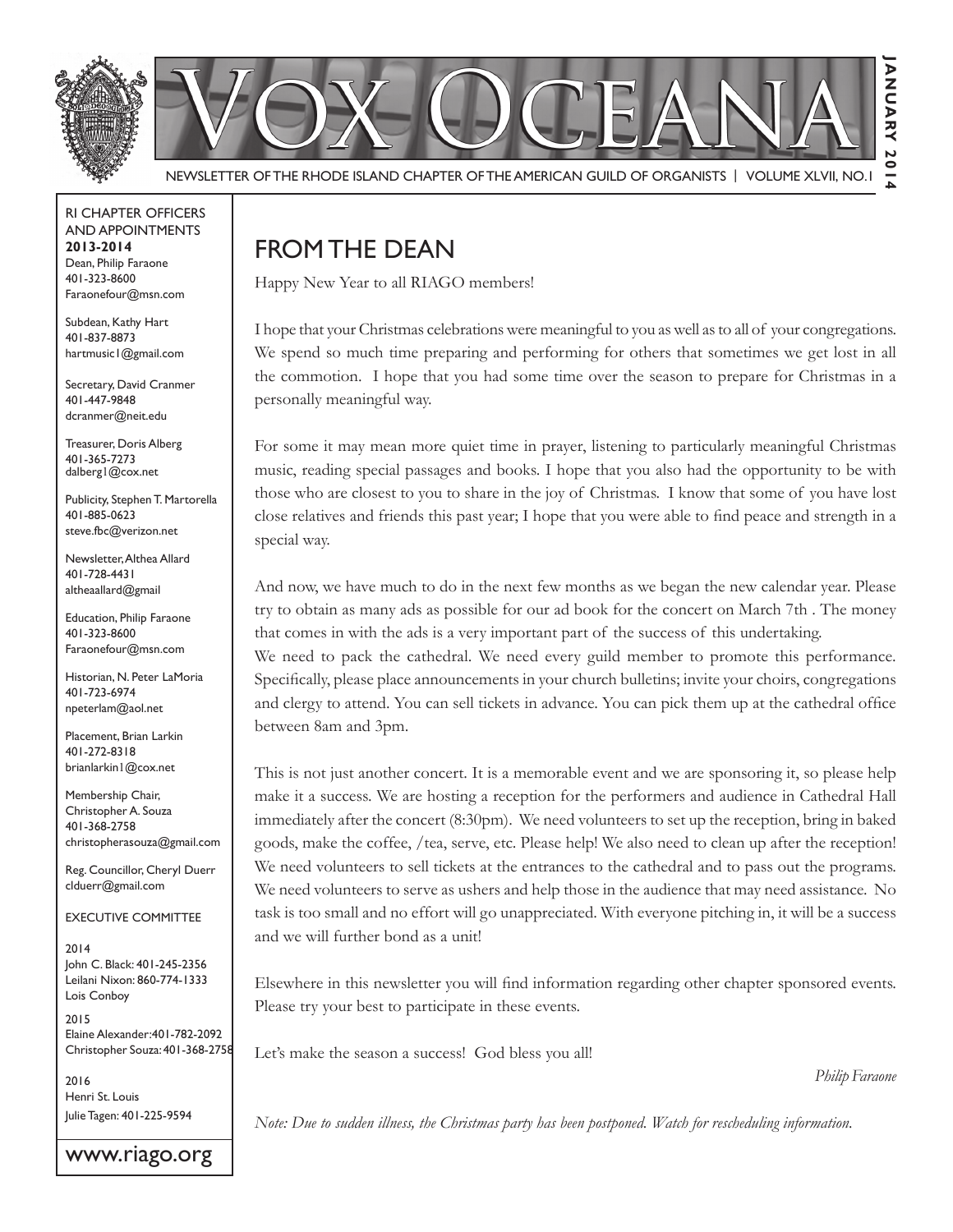# RIAGO Schedule of Events

### **Events for 2014**

- **Sunday January 5, at 5:00 pm**: *Choral Evensong in Celebration of the Feast of the Epiphany* features works of Morley, Cornelius, Titcomb and Perkins. Presented by the Choirs of St. Paul's, Wickford, **Mark Steinbach, DMA**, Organist and Choirmaster. Free; handicapped accessible. Reception follows at St. Paul's Episcopal Church, 55 Main Street, Wickford, RI. 294-4357 www.stpaulswickford.org
- **Saturday, January 11 from 10:00am-12;noon**: Master Class on Organ Technique by **Paul Cienniwa** at Cathedral of Saints Peter and Paul, Providence (see sub-dean's message).
- **Monday, January 20 at 7:00pm**: Board meeting: Faraone residence
- **Saturday, February 8 from 10:00am-12 noon**: Organ maintenance and crawl by **Brian Mattias**: Trinity Episcopal Church, 139 Ocean Avenue, Cranston
- **Monday, February 17 at 7:00pm**: Board meeting: Faraone residence
- **Friday, March 7 at 7:00pm:** Concert Choir Saint Thomas Church, NYC: Cathedral of SS Peter and Paul
- **Saturday, March 22 from 10:00am-12 noon**: Workshop on Creative Hymn Playing by Philip Faraone and Kathy Hart, Location TBA
- **Saturday, April 26 from 10:00am-12 noon**: Anthem Sharing, Location TBA
- **Sunday, May 18 at 7:00pm**: Annual Members' Recital: Saint Joseph's Church Newport
- **Monday, May 19 at 7:00pm**: Board meeting: Faraone residence
- **Monday, June 9**: Annual Dinner/Meeting, Location TBA

If you are able to host any event that needs to be determined, please contact the Dean. Thank you for your support of our chapter.

# Opt for e-mail

With the cost of postage going up, we encourage you to opt for the newsletter online. Consider the savings to your organization: \$5.39 per year just for postage, not to mention paper, printing, envelopes, labels. Simply e-mail your intention to altheaallard@gmail.com, and you will receive an e-mail each month when the issue is ready. Thanks.

# From the Sub-Dean

Merry Christmas! I hope you experienced beautiful musicmaking this season and are relaxing today. As I listen to a LIVE performance of Messiah by the Handel and Haydn Society, I marvel that so many musicians still have enough energy to offer us this lovely gift on Christmas morning! It reminds me that all the hard work and exhaustion of the season are worth the effort as we have brought the message of the Gospel to listeners (who may or may not express this to us in person).

Now it's time to have some fun and do something for yourself! Here is a reminder of the next RIAGO event designed for you: Saturday, January 11 at 10:00 a.m., Paul Cienniwa will lead a masterclass on organ music of the baroque at the Cathedral of Sts. Peter and Paul. Let host Philip Faraone know that you would like to partake of this helpful, FREE lesson. (*See sidebar for phone, email*.)

Best wishes to you for the remainder of the holiday season and new year.

 *Kathy Hart*

# January Jubilee

 Join us at Central Baptist Church, 2 Union Street, Norwich, CT, on Saturday, January 25 from 8:00am. to 4:30pm., and enjoy good food (early snack and catered lunch), company, and practical workshops for church musicians.

**Session I**: *Practical Approach to Organ Registration* or *Hands on Handbells* **Session II**: *Organ Repertoire for the New Organist* or *Building Children's Choirs & Older Adult Choirs* **Session III**: *Improvisation for the Church Organist* or T*echnology, Sibelius Software Demo* **Session IV**: *Digital/Electronic Organs: New Direction* or *The Care and Feeding of Choirs*

Lois Fyfe Music will display music for browsing and purchase.

Church musicians of all skill levels are most welcome. We have a particular mission to support new (and even thinkingabout-it) church musicians.

*Joey Ripka, Dean*, New London Chapter AGO Questions: Maryann McCary, maryann0320@aol.com; 860-873-9164